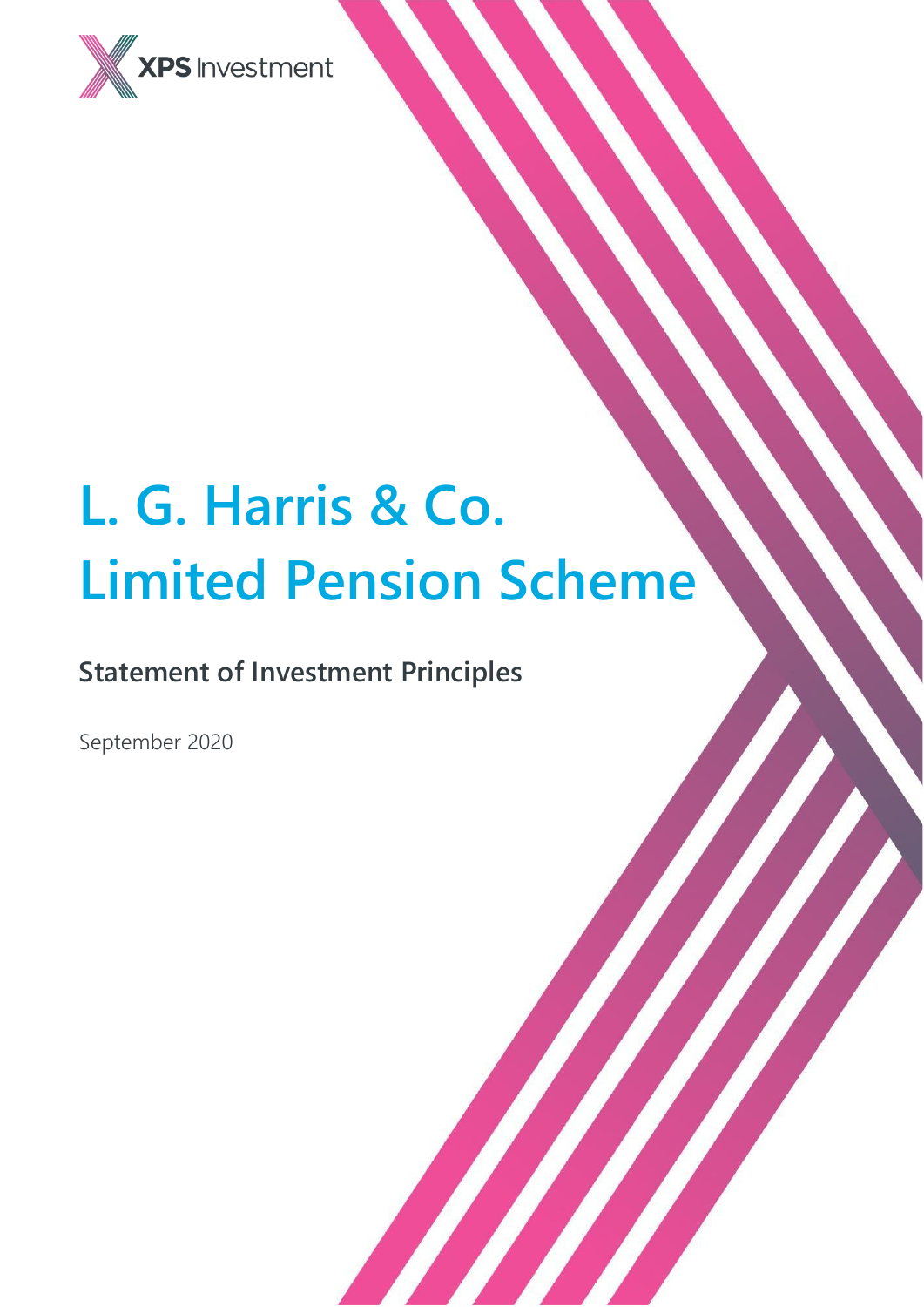# **Statement of Investment Principles**

The Trustees of L. G. Harris & Co ("the Scheme") have prepared this Statement of Investment Principles ("the SIP") in accordance with the Pensions Act 1995<sup>1</sup> ("the Act") as amended and the Occupational Pension Scheme (Investment) Regulations 2005 as well as the principles recommended by the Myners Code.

It supersedes any previous SIP and reflects the investment policy agreed by the Trustees in respect of assets covering Defined Benefit liabilities and Additional Voluntary Contributions (AVCs).

This SIP will be reviewed at least every three years or immediately after any significant change in investment policy.

Before preparing this SIP the Trustees have:

- Obtained and considered the written advice from the Scheme's Investment Consultant, XPS Pensions Group, who is suitably qualified through ability and experience and has appropriate knowledge.
- Consulted the Employer.

#### **Choosing investments**

The Trustees have selected a buy-in policy with Legal & General Assurance Society Limited ("LGAS") through which benefits due under the Scheme are secured.

The selection of the buy-in policy was made having taken written investment advice. The advice covered the suitability of the Insurance policy, whether there was any need for diversification given Scheme circumstances and the principles within this Statement.

The Trustees also retain control over the AVCs offered to members.

The Trustees' policy is to regularly review the investments over which they retain control and to obtain written advice about them when necessary.

When deciding whether or not to make any new investments the Trustees will obtain written advice and consider the extent to which future decisions about those investments should be delegated. The written advice will consider suitability of the investments, the need for diversification and the principles within this Statement.

The adviser will have the knowledge and experience required under Section 36(6) of the Act.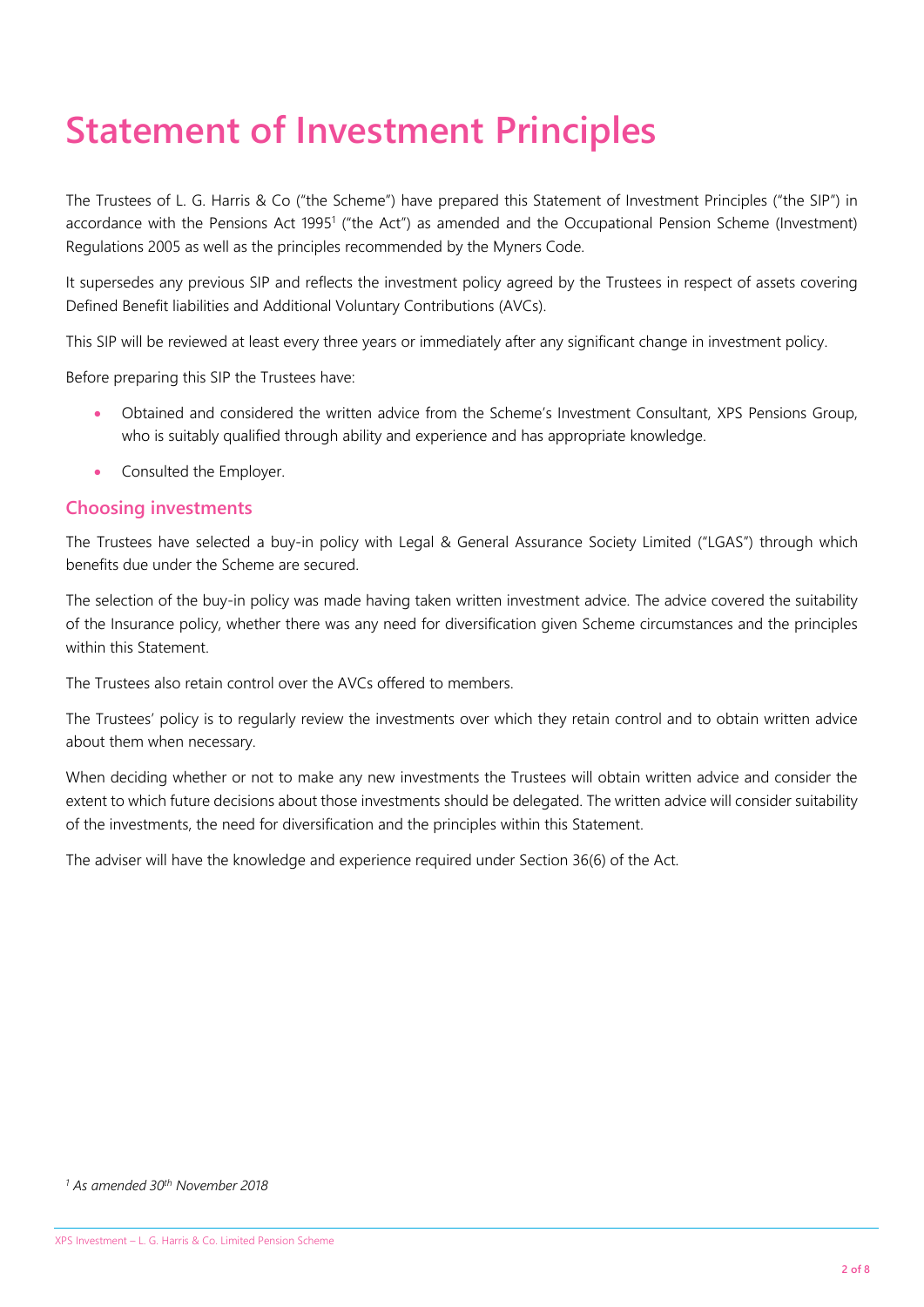# **Investment objective and strategy**

## **Investment objective**

The Trustees have set the following objectives:

- To secure the liabilities of the Scheme in full with an insurance company.
- To minimise the expected deviation between:
	- The expected cost to secure members' benefits with an insurance company; and,
	- $>$  The value of assets at any given time.
- To retain sufficient liquidity to meet Scheme expenses as they fall due.
- To minimise the administration costs of the Scheme.
- To adhere to the provisions contained within this SIP.

#### **Investment strategy**

Following advice from the Investment Consultant, the Trustees have set the investment policy with the objective of buying-out the Scheme's liabilities with the Insurance Provider. The Trustees have taken the step to meet the investment objective by investing in a buy-in policy with the view to securing a buy-out of the liabilities as soon as practicable.

The portfolio is expected to closely match the pricing of the Scheme's liabilities on a buy-out basis. Furthermore, the Scheme holds excess assets in cash to meet Scheme expenses.

The actual strategy adopted for the Scheme is set out in the Appendix.

# **Range of assets & investment restrictions**

The majority of the Scheme's assets are invested through a buy-in policy.

The Trustees have no direct influence on the range of assets which support the payments under the policy. The Insurance Provider will invest in an appropriate range of assets in line with the risk profile of their annuity business and the regulatory and capital regime they are required to comply with. Although there is a concentration of assets in the buyin arrangement, the Trustees deem this concentration appropriate as it closely matches the objective of the Scheme.

In addition to the buy-in policy, the Scheme also holds cash assets with Legal & General Investment Management ("LGIM").

Based on the structure set out in the Appendix, the Trustees consider the arrangements with the Insurance Provider and Investment Manager to be aligned with the Scheme's overall strategic objectives. Details of these mandates are set out in agreements and pooled fund documentation with the Insurance Provider and Investment Manager.

The Trustees will ensure that the Scheme's assets are invested in regulated markets to maximise their security.

The Insurance Provider is incentivised to perform in line with expectations for their specific mandate to enable the Insurance Provider to meet all of the benefits insured and comply with regulatory and capital requirements.

Additionally, the Investment Manager is incentivised to perform in line with expectations for its specific mandate as its continued involvement as Investment Manager as part of the Scheme's investment strategy – and hence the fees it receives are dependent upon it doing so.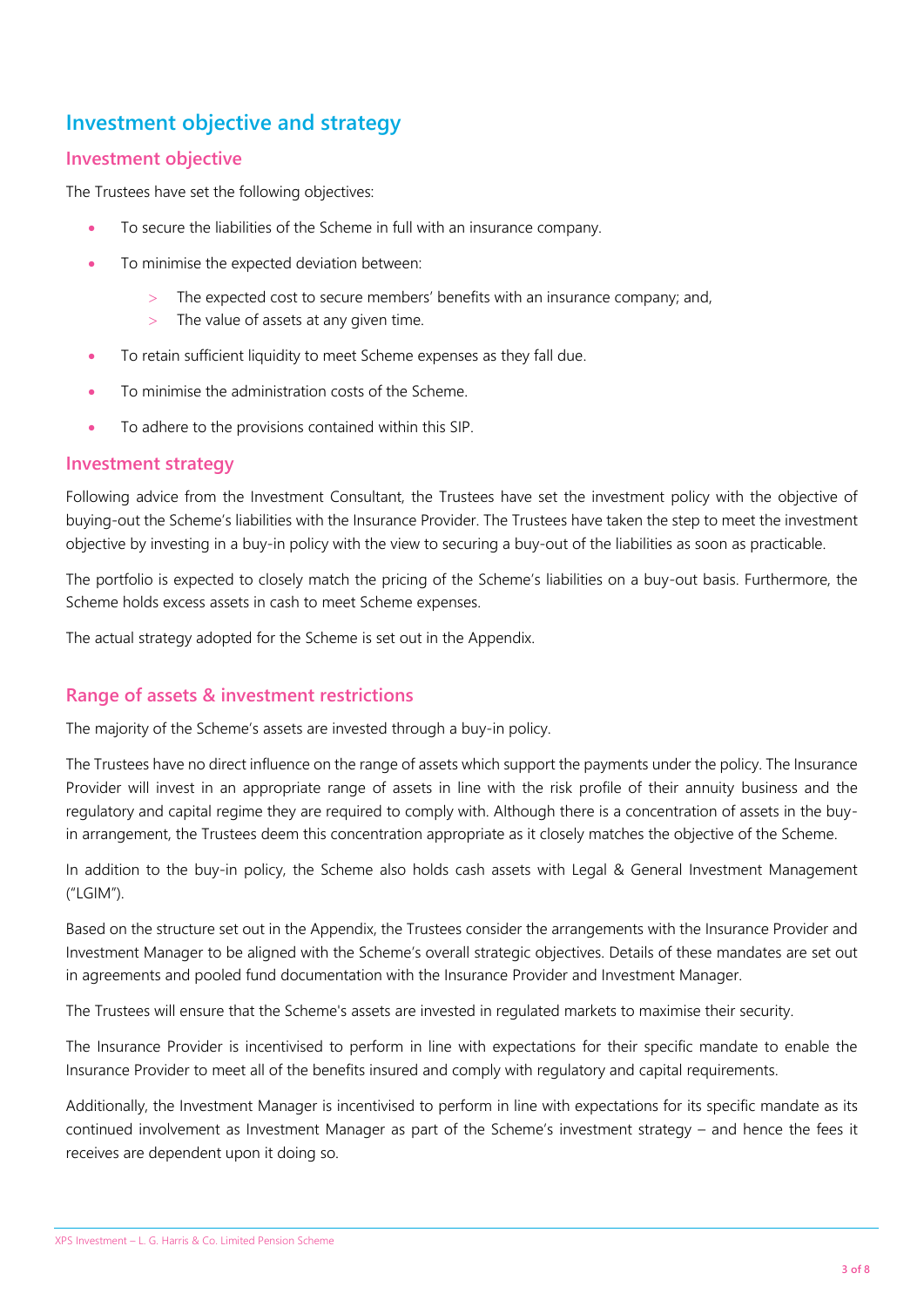As the assets of the Scheme are invested in a buy-in policy and cash, with a view to securing a buy-out as soon as practicable, the Trustees have delegated to the Insurance Provider, and Investment Manager, the responsibility to make decisions in the long-term interests of the Scheme. The Trustees expect the Insurance Provider and Investment Manager to engage with management of the underlying issuers of debt or equity and the exercising of any voting rights attached to the assets they hold. This expectation is based on the belief that such engagement can be expected to help the Insurance Provider and Investment Manager to mitigate risk and improve long term returns and objectives. As covered in more detail in the responsible investment section, the Trustees have also delegated to the Insurance Provider and Investment Manager the responsibility for taking the impact of ESG factors and climate change risks into consideration within their decision-making as the Trustees believe these factors could have a material financial impact in the longterm.

The Trustees intend to adhere to the following restrictions:

- No more than 5% of Scheme assets can be held in investments related to the Employer.
- Whilst borrowing on a temporary basis is permitted, this option will only be utilised where absolutely necessary or where it is expected to reduce overall risk (e.g. for very short time periods during an asset transfer).
- Investment in derivative instruments may only be made where they contribute to risk reduction or facilitate efficient portfolio management.
- Stock lending is permitted at the discretion of the Scheme's Investment Manager in line with their overall investment objectives, policies and procedures.

The Trustees recognise the legislation places restrictions on the types of investments that the Scheme can hold:

- Whilst the Trustees recognise that borrowing on a temporary basis is permitted, the option will only be utilised where it is deemed absolutely necessary or where the Trustees have received advice from the investment Consultant that the Scheme's overall exposure to risk can be reduced through temporary borrowing, e.g. during an asset transfer.
- Investment in derivative instruments may be made only insofar as they contribute to the reduction in risk or facilitate efficient portfolio management.

The Insurance Provider and Investment Manager may impose internal restrictions that are consistent with their house style and/or the regulatory regime under which they operate.

### **Portfolio turnover**

Given that the Trustees have secured a buy-in policy, the portfolio turnover on the underlying assets and costs for this policy is a matter for the Insurance Provider.

The Trustees require the Investment Manager to report on actual portfolio turnover at least annually, including details of the costs associated with turnover, how turnover compares with the range that the Investment Manager expects and the reason for any divergence.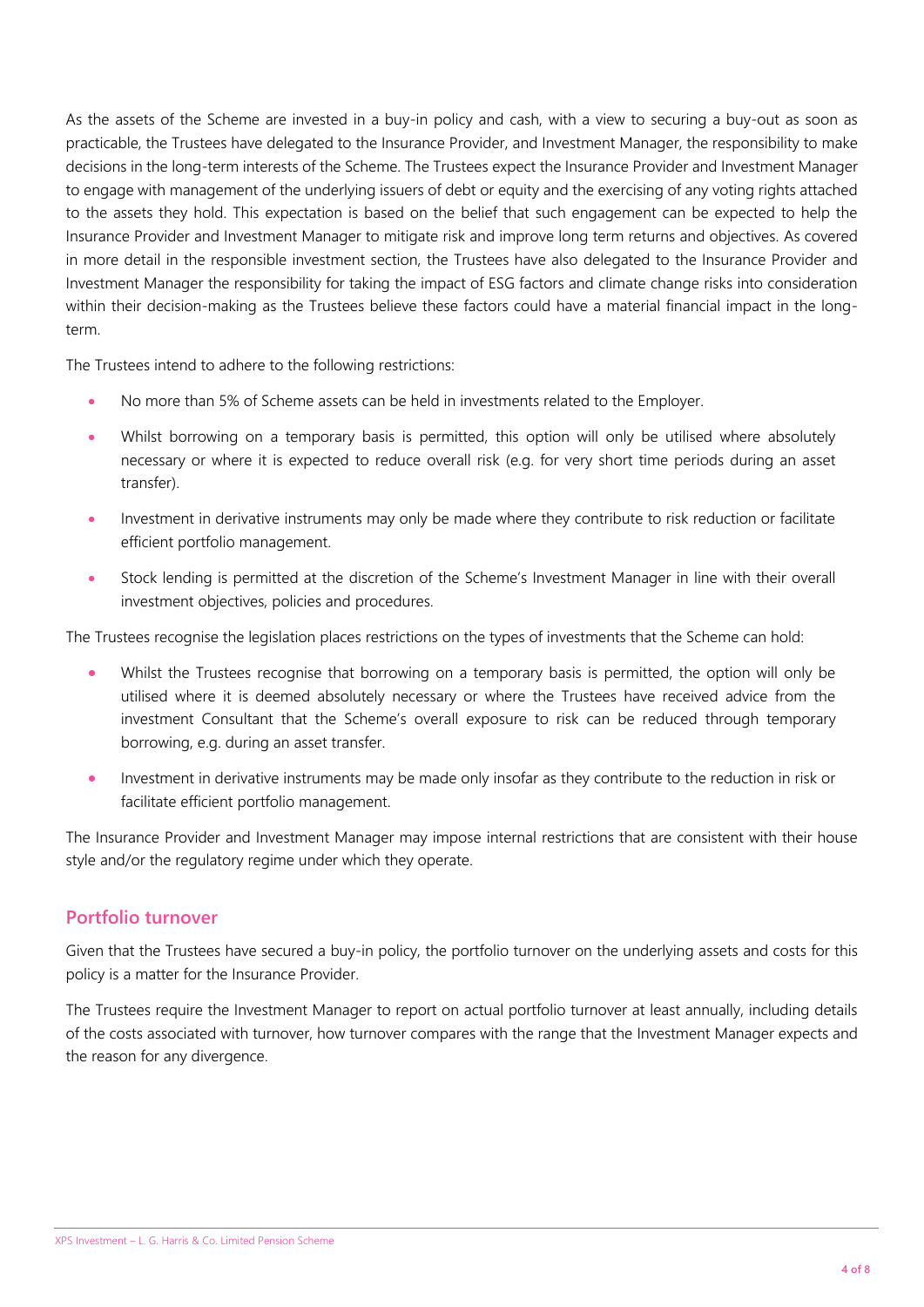## **Investment risk**

The Trustees recognise a number of risks involved in the investment of assets of the Scheme (however most of these are mitigated directly by the buy-in policy):

- Employer covenant risk
- Liability risks: Interest rate risk, Inflation risk, Longevity risk
- Asset risks: Equity risk, Property risk, Currency risk, Credit risk, Interest rate risk, Inflation risk
- Strategy risks: Asset allocation risk, Liquidity risk (including collateral risk), Growth asset risk (including currency risk)
- Implementation risks: Investment manager risk, Counterparty risk, Operational risk
- Annuity price risk

These risks are measured and managed by the Trustees as follows:

- The Trustees have set an investment strategy that adheres to the contents of this SIP.
- The Trustees receive strategic investment advice from the Investment Consultant that may include risk modelling and quantification (e.g. Value at Risk) whenever strategic changes are considered.
- The Trustees undertake regular monitoring of the Scheme's investments supplemented by information provided by both the Investment Manager and Investment Consultant, as well as advice from the latter.
- The Trustees periodically assess the strength of the Employer covenant and uses external expertise where appropriate.
- The Trustees delegate the day-to-day management of some of these risks to the appointed Investment Manager.
- The Trustees consider the Investment Manager's role and approach to managing risk is considered when selecting appropriate Investment Manager.
- The Trustees utilise custodian relationships to ensure Scheme assets are held securely.
- The Trustees assess whether appropriate controls are put in place by themselves, the Investment Consultant, Investment Manager and Custodians (where there is a direct relationship).

#### **Realising investments**

The Scheme has secured a buy-in insurance policy with the Insurance Provider which provides payments meeting the benefits due under the Scheme.

The Trustees hold the remaining assets in cash to meet impending anticipated Scheme expenses. A cash fund with LGIM, alongside a bank account, is used to facilitate the holding of cash and any payments necessary.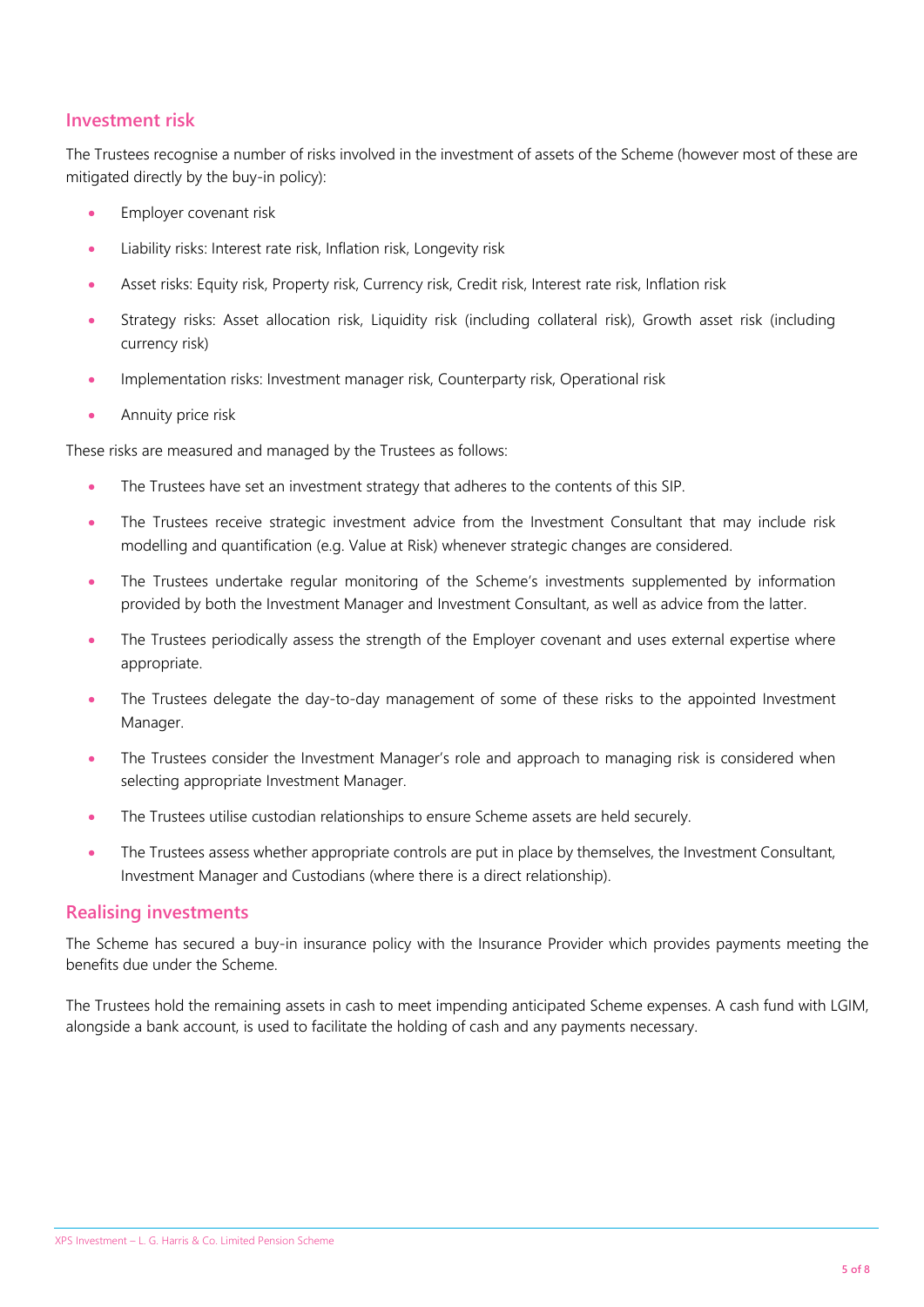# **Investment Manager arrangements**

#### **Review process**

Appointments of Investment Managers are expected to be long-term and trustees are expected to review the appointment of Investment Managers in accordance with their responsibilities. Given that the majority of the Scheme's assets have recently been invested in a buy-in policy with an Insurer as well as excess cash being held with just one Investment Manager, then the appointment of these mandates is not expected to be long-term.

Such reviews typically include analysis of an Investment Manager's performance, processes and remuneration. Due to the Scheme targeting a buy-out of the liabilities as soon as practicable, then the requirement for the Trustees to undertake this full review process is not considered necessary.

#### **Responsible investment**

The Trustees previously have not explicitly incorporated social, environmental or ethical considerations into the setting of the investment strategy or its implementation. This extends to resource and environmental considerations, such as climate change. Therefore, the extent to which these considerations are taken into account has been delegated to, and left to the discretion of the Insurance Provider and Investment Manager.

The Trustees stance on responsible investment is now a direct consequence of the Scheme's short term time horizon as it prepares for buy-out. As the majority of assets of the Scheme are invested with an Insurance Provider in a buy-in policy and the remainder in cash with LGIM, ESG factors are not expected to have a material impact on investment risk and return outcomes over the time horizon of the investment. However, the Trustees have delegated to the Insurance Provider and the Investment Manager the responsibility for assessing any impact of ESG factors when making investment decisions in relation to the assets it holds to support the buy-in policy and cash holding.

As the Scheme invests in a buy-in policy and a pooled fund, the Trustees acknowledge that they cannot directly influence the policies and practices of the companies in which the buy-in policy and pooled fund invest. They have therefore delegated responsibility for the exercise of rights (including voting rights) attached to the Scheme's investments to the Insurance Provider and Investment Manager. The Trustees encourage them to engage with investee companies and vote whenever it is practical to do so on financially material matters such as strategy, capital structure, conflicts of interest policies, risks, social and environmental impact and corporate governance as part of their decision-making processes. The Trustees require the Insurance Provider and Investment Manager to report on significant votes made on behalf of the Trustees.

If the Trustees become aware of the Insurance Provider or Investment Manager engaging with the underlying issuers of debt or equity in ways that they deem inadequate or that the results of such engagement are mis-aligned with the Trustees' expectation then the Trustees may consider terminating the relationship.

This SIP is the responsibility of the Trustees. You must not use, copy or repeat any part of the SIP for commercial purposes without obtaining permission to do so in writing to us. We use material from third parties in preparing the SIP and although we try to ensure that all of the information is correct we do not give any express or implied warranty as to the accuracy of the material in the SIP and are not responsible, and do not accept and liability, for any error, omission or inaccuracy. We are not liable for any damages (including, without limitation, damages for loss of business or loss of profits) arising in contract, tort or otherwise from the use of or inability to use this SIP, or any material contained in it, or from any action or from any action or decision taken as a result of using it.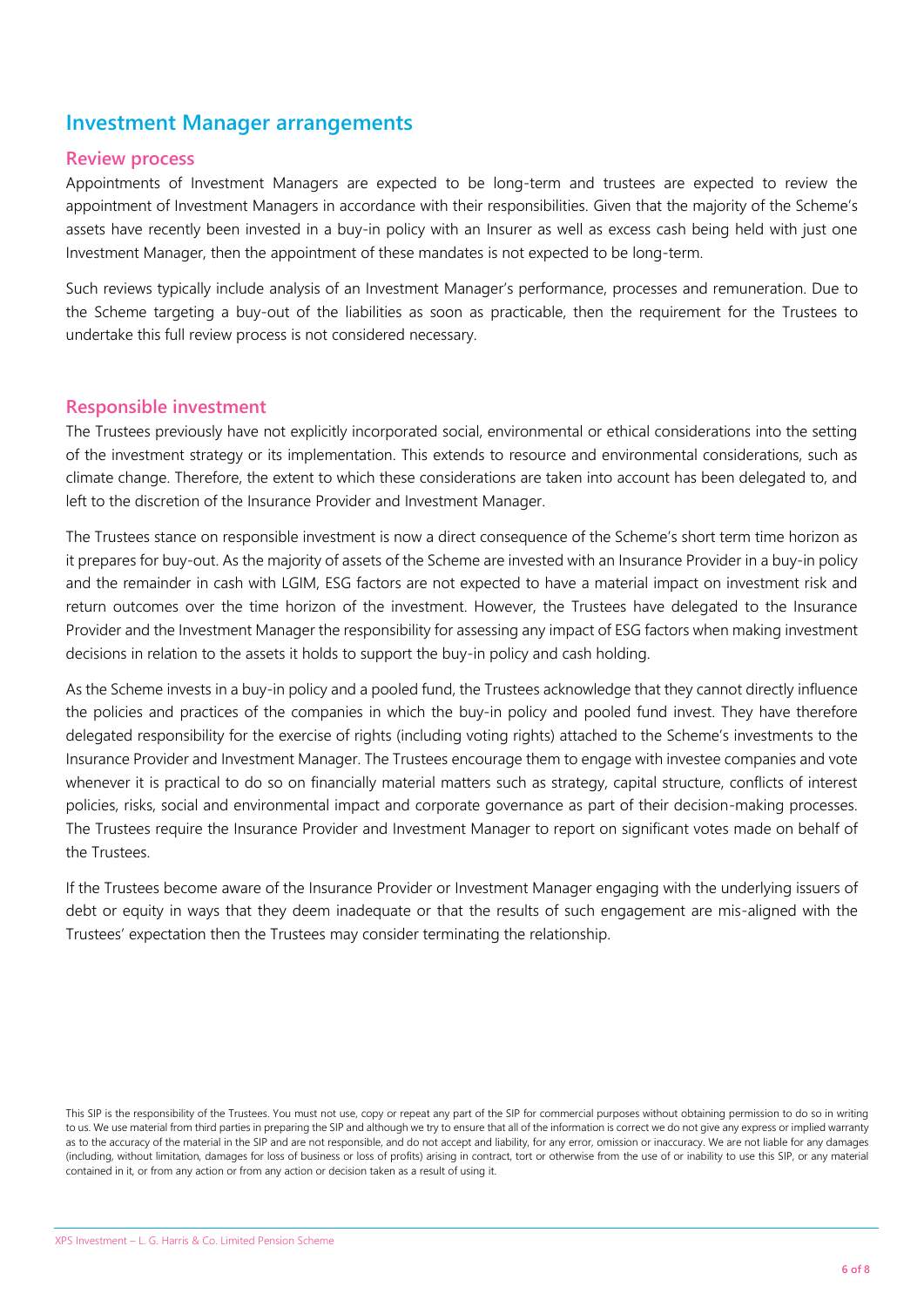# **Appendix – Investment strategy**

# **Overall strategy**

The investment strategy of the Scheme is to track movements in buy-out pricing as far as possible. To achieve this objective the Scheme has the vast majority of its assets in a buy-in policy with LGAS as well as a smaller amount of surplus assets held in the LGIM Cash Fund, as summarised in the table below.

| Asset class                | Asset Allocation* | Manager and<br>fund                       | <b>Objective</b>                                   |
|----------------------------|-------------------|-------------------------------------------|----------------------------------------------------|
| Annuity<br><b>Policies</b> | 97.7%             | <b>LGAS Bulk</b><br><b>Annuity Policy</b> | Aims to secure member<br>benefits as they fall due |
| Cash Assets                | 2.3%              | Legal &<br>General Cash                   | Perform in line with 7 day<br>LIBID                |
|                            | 100.0%            |                                           |                                                    |

*\*The LGAS Buy-in policy value reflects the Updated Initial Premium as at the 7 April 2020 policy inception date, while the LGIM Cash Fund value is as at 6 May 2020 following receipt of the c£425k Premium refund.*

# **Realising investments**

Where assets need to be realised, the Trustees will consult with the Investment Consultant regarding the timing of disinvestments, and the source is expected to be the Scheme's surplus assets currently held in the LGIM Cash Fund.

# **AVCs**

The Scheme provided a facility for members to pay AVCs to enhance their benefits at retirement. As there are no longer any members contributing to the AVC arrangements, this facility no longer exists.

The Trustees have made the following AVC investment option available to members of the Scheme:

- Royal London Crest Secure Policy
- Utmost Policy (held by one member from the Hamilton Acorn Pension Scheme) pending a decision on the treatment of AVC's, prior to wind-up

The Trustees will review the AVC provider, as well as the funds available, in the light of their performance on a periodic basis. Performance of these funds will be measured relative to the individual benchmarks and objectives for the funds offered and/or to other providers offering similar fund options.

The Trustees are aware that members' AVC funds are subject to the same risks faced by the Scheme's investments, such as inflation risk eroding real returns. In addition, AVC members face the risk that their investments will not meet their future expectations (for example, if they are planning to purchase an annuity at retirement), lack of transparency on how their fund is managed and also that their AVC fund may fall in value.